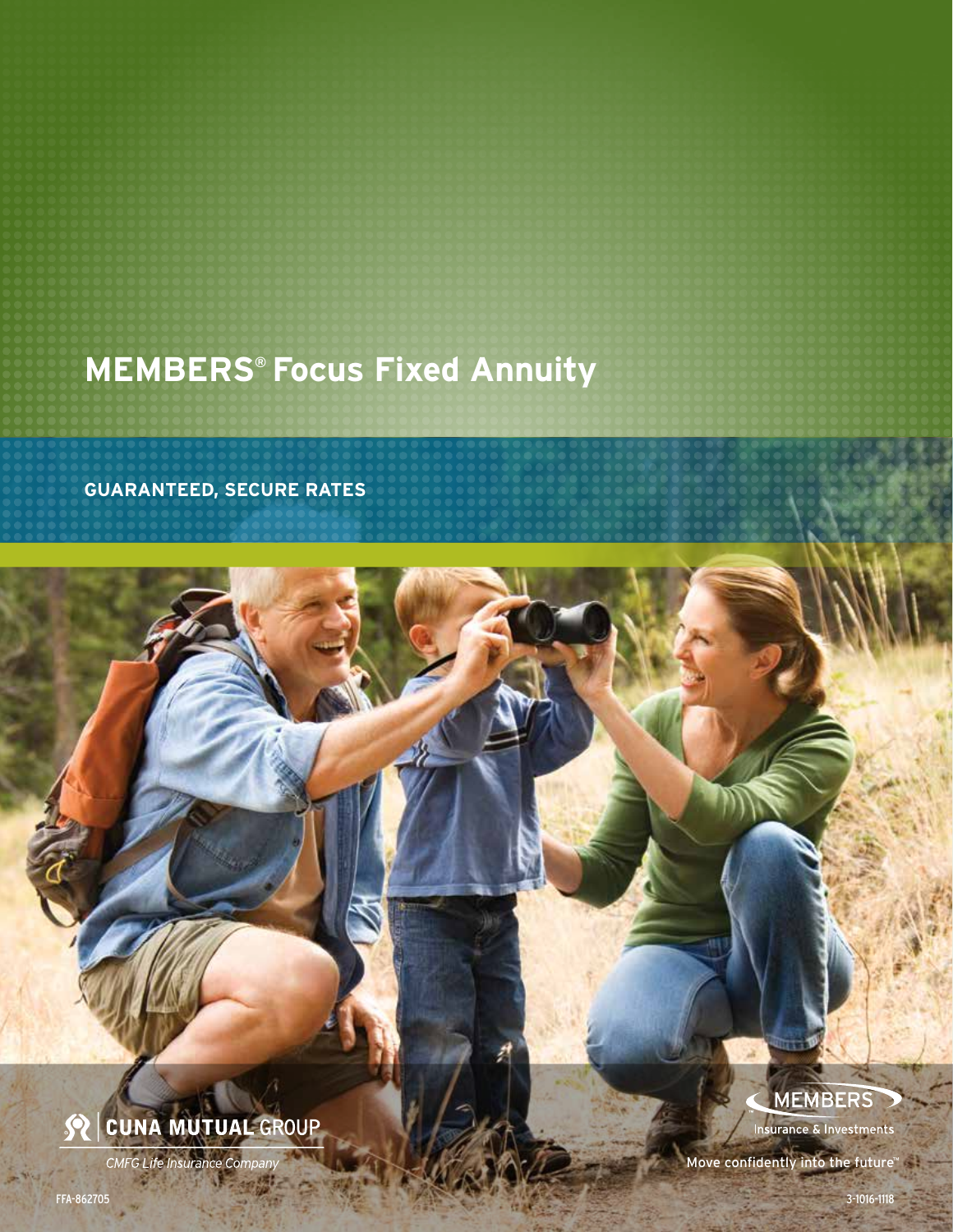

# **A financial services company serving financial institutions and their clients worldwide.**

**It is important to know that you have financial strength and professional experience behind your annuity.**

MEMBERS® Focus Fixed Annuity is underwritten by CMFG Life Insurance Company (CMFG Life), a member of the CUNA Mutual Group. CMFG Life is a leading provider of financial services to financial institutions and their valued customers worldwide. With more than 75 years of true market commitment, the CMFG Life vision is unwavering: to be a trusted business partner who delivers service excellence with customerfocused products and market-driven insight. As of December 31, 2015, financial records of CMFG Life, a Fortune 1000 company, indicated \$15.5 billion in assets, \$13.6 billion in liabilities, and \$1.9 billion in policyowner surplus.

CMFG Life is rated A (Excellent), third-highest rating out of 16, by A.M. Best as of January 2016. In addition, Moody's Investors Service provided financial strength ratings of A2 to CMFG Life. The A2 rating ranks sixth-highest out of 21 ratings. CMFG Life also received an A rating from Standard & Poor's Rating Service, also sixth-highest out of 21. Ratings refer to the company's overall financial strength; they are not a recommendation of specific contract provisions, rates or practices. Guarantees are based on the claimspaying ability of CMFG Life Insurance Company.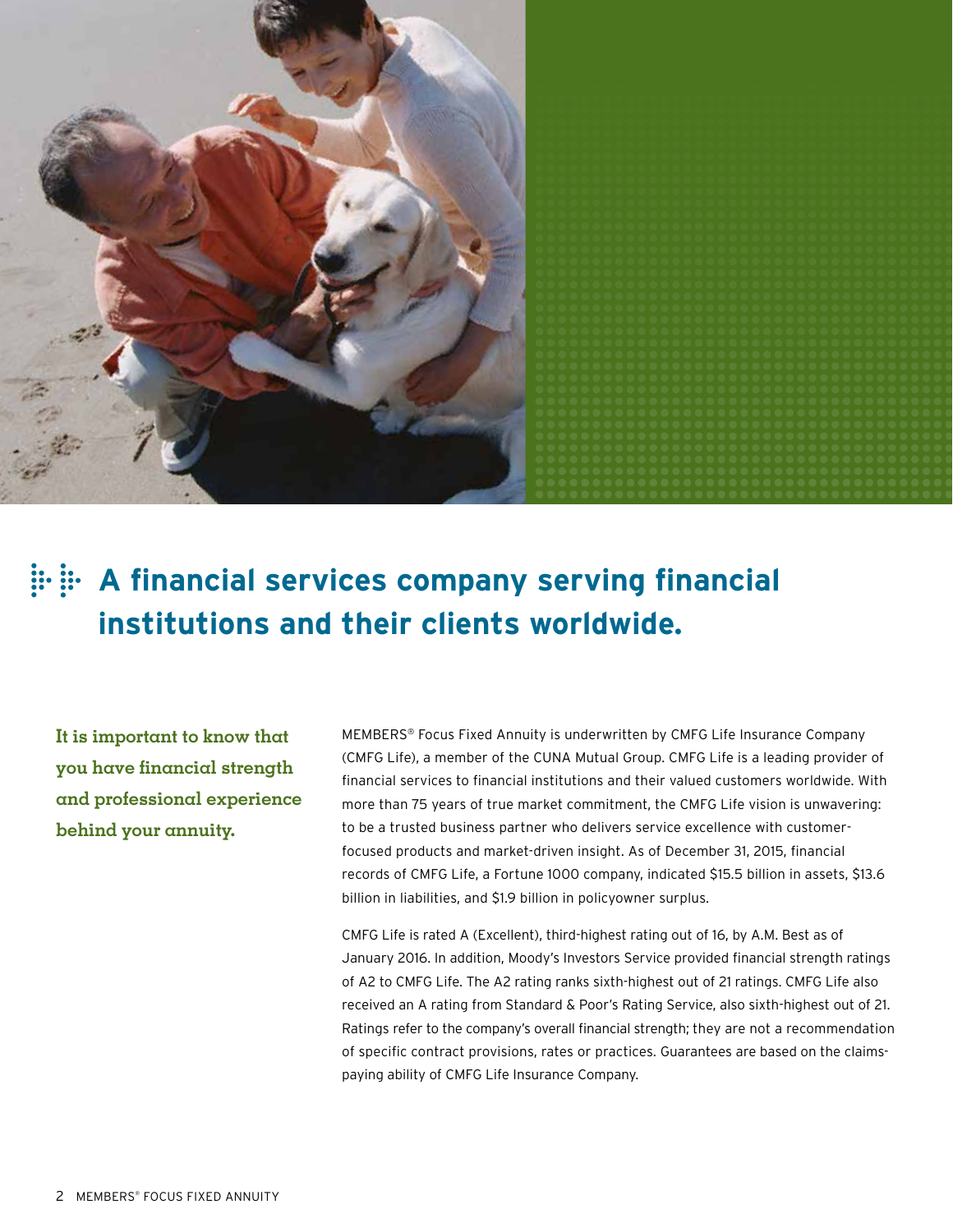**Valerie, age 70, is looking for a way to add financial stability to her life, so she can plan ahead with more certainty. Using a portion of her retirement savings, Valerie purchases the MEMBERS Focus Fixed Annuity with the 6-year rate guarantee. She'll earn an additional 1% interest in the first year, and she plans to occasionally make withdrawals to help pay for trips with friends. She's added her daughter as a beneficiary to the contract, which gives Valerie added satisfaction as she enjoys her retirement years.**



# **Aim for your goals.**

You're looking for a conservative option for your future, a product that helps you plan ahead with confidence. MEMBERS Focus Fixed Annuity provides guaranteed' interest rates for 4, 5 or 6 years, allowing you to target your goals precisely. Your rate is guaranteed regardless of market or economic conditions, with a goal of giving you the security and stability you seek.

With this single premium deferred annuity, your money grows at a guaranteed rate of return, regardless of market conditions. Along with a guaranteed rate, the MEMBERS Focus Fixed Annuity offers additional benefits:

- Tax deferral
- Guaranteed minimum renewal rates
- Protection for your beneficiaries
- Guaranteed retirement income options
- Access to 10% of your money every year and to all of your contract's value in times of need<sup>2</sup>

## **You pay no fees or expenses**

There are no contract fees, administrative fees or up-front charges to pay when you purchase a MEMBERS Focus Fixed Annuity. All payments go to work for you immediately.

 $^{\rm l}$  All guarantees are based on the claims-paying ability of CMFG Life Insurance Company.

 $^2$  Withdrawals may be subject to taxes, and if made prior to age 59½ may be subject to a 10% IRS penalty.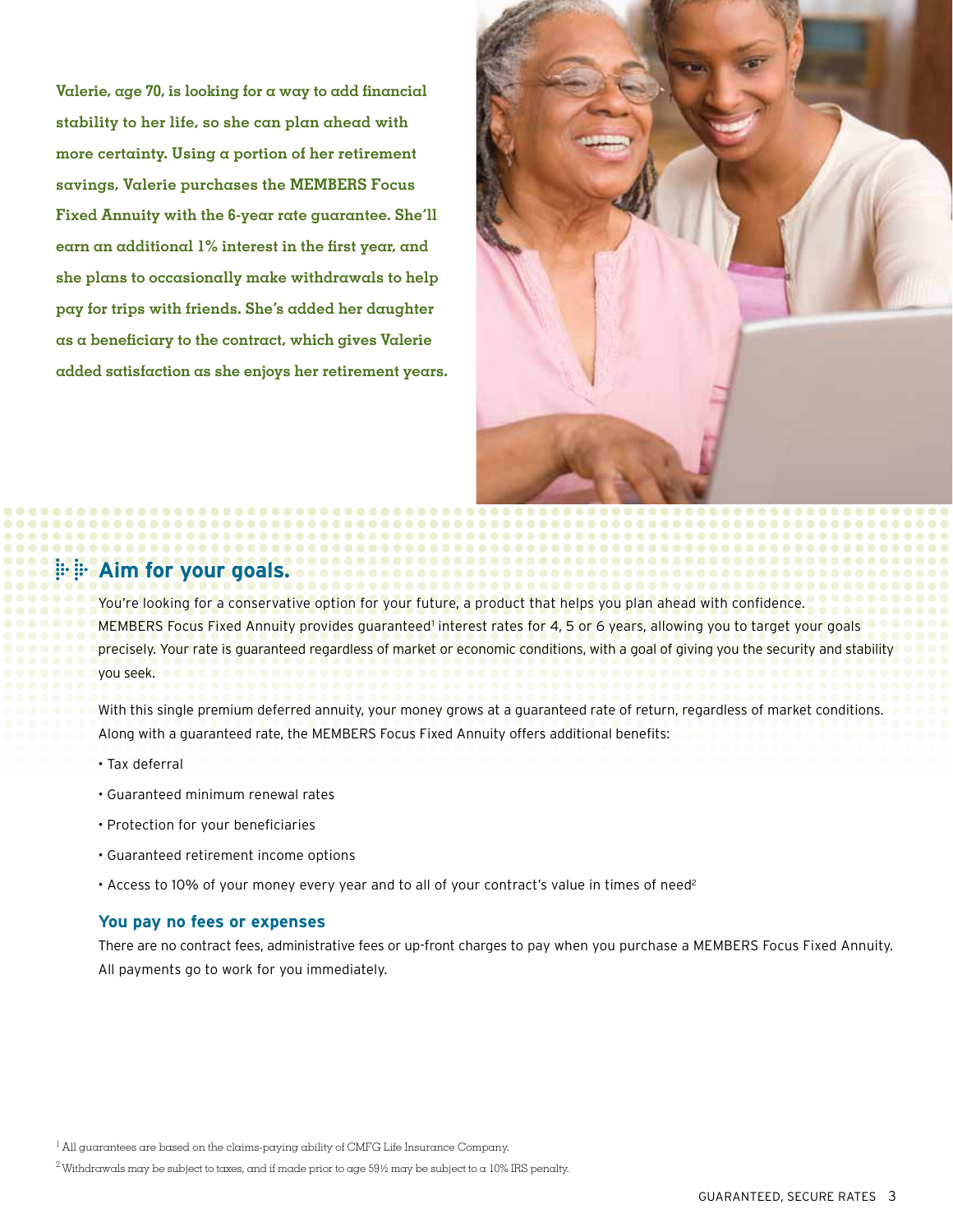## **Choose your interest rate guarantee.**

You're quaranteed a competitive fixed rate of return on your investment for 4, 5 or 6 years. You choose the time period that best meets your needs. The rate is guaranteed for the period you select, and at the end of the period a renewal interest rate will be declared and guaranteed for one year at a time.

Minimum renewal rates are based on state law. Minimum renewal rates are guaranteed to be no less than 1.0% or greater than 3.0%. Check with your representative for current guarantees and renewal rates in your state.

### **Competitive 4-year and 5-year rates**

Both the 4- and 5-year guarantee rate periods provide competitive rates at issue.

### **Earn a 1% first-year bonus on the 6-year rate**

Receive an additional 1% during your contract's first year when you select the 6-year guaranteed rate. This additional interest provides a boost to your contract value by adding to the amount that grows tax deferred. In years 2 through 6, your guaranteed fixed rate will equal the first year rate without the 1% bonus.



## **Take advantage of tax deferral and compounding interest.**

Taxes can have a tremendous effect on the growth of your retirement assets.<sup>1</sup> MEMBERS Focus Fixed Annuity has the potential to accumulate faster than a taxable investment earning similar rates of return. That's because as the interest compounds, you don't pay any current income taxes.

Tax deferral<sup>2</sup> allows you to postpone the tax due until you take a partial withdrawal from your account or begin the annuity's income payout period (annuitization). And at that time, probably during your retirement, you may be in a lower tax bracket.

Your annuity has the potential to grow faster because you are earning interest on:

- The principal amount invested,
- The money normally needed to pay taxes on the interest, and
- Interest already credited to your account.

<sup>1</sup> This brochure provides a brief description of tax topics for fixed annuities and is not intended to provide tax advice. For tax or legal advice, contact a licensed professional.

 $^2$  There are no additional tax benefits when an annuity is purchased as an IRA or other tax-qualified plan, since those plans already provide tax-deferred status. Annuities should be purchased as a qualified plan for the value of features other than tax deferral.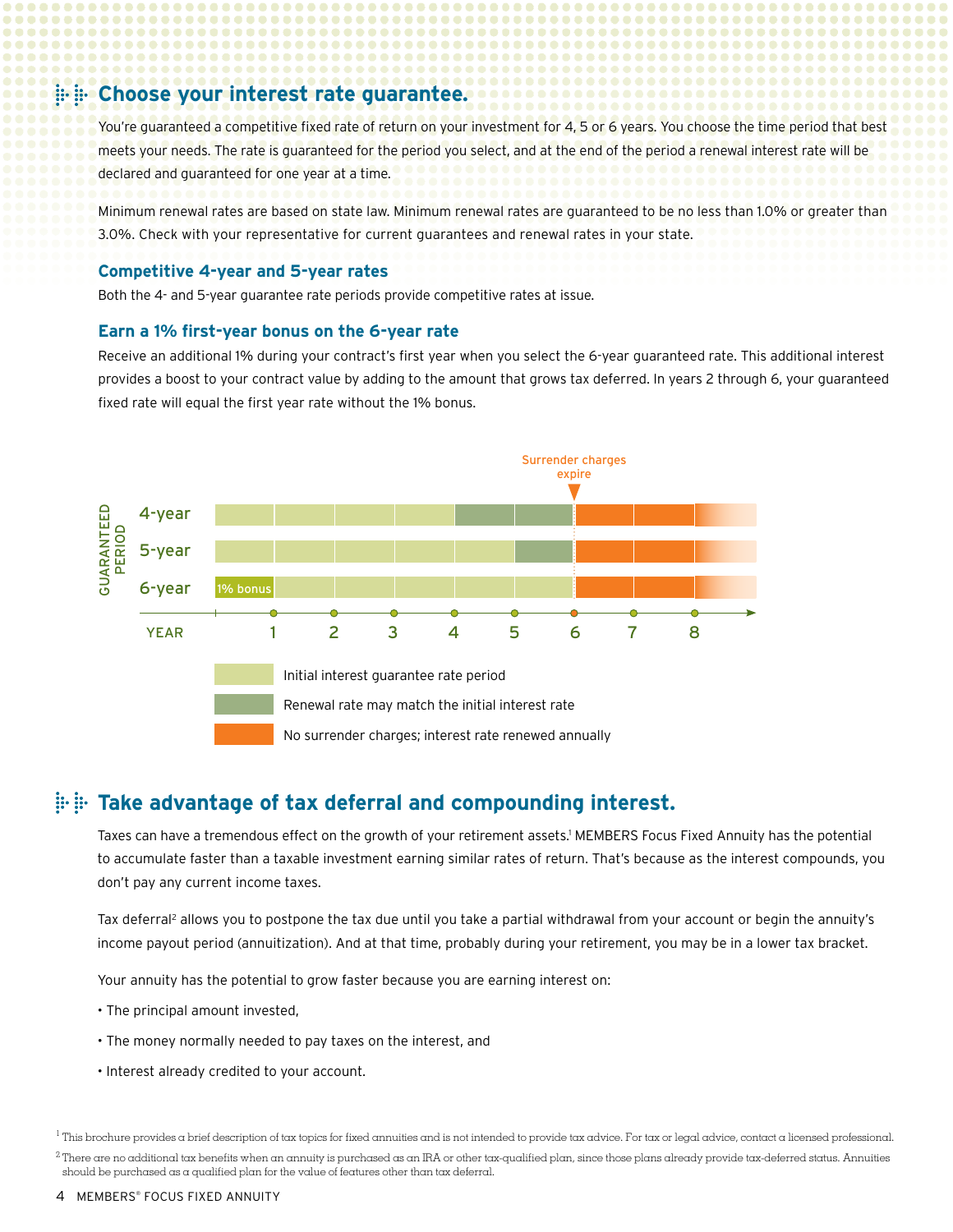

## **Access to your money.**

You can withdraw up to 10% of your contract value free of surrender charges during any contract year. During the first six years, surrender charges may be imposed on any amounts withdrawn over the 10% limit.

| Year         |    |        |    |    |     |    |
|--------------|----|--------|----|----|-----|----|
| Charge $8\%$ | 7% | $-7\%$ | 6% | 5% | 4%. | )% |

There are no surrender charges on, or after, the sixth contract anniversary. Withdrawals may be subject to taxes, and if made prior to age 591 /2 may be subject to a 10% IRS penalty.

## **Total access in times of need**

You have total access to all contract values without surrender charges if:

- You are confined to a nursing home or hospital' for 90 consecutive days after issue. (Defined as confined to facility or home care in California with no waiting period. Full surrenders only in California. One-year wait to exercise in Connecticut. Not available in Oregon.)
- You are diagnosed as terminally ill with a life expectancy of less than one year. (Full surrenders only in California. One-year wait to exercise in Connecticut. Not available in New Jersey and Oregon.)

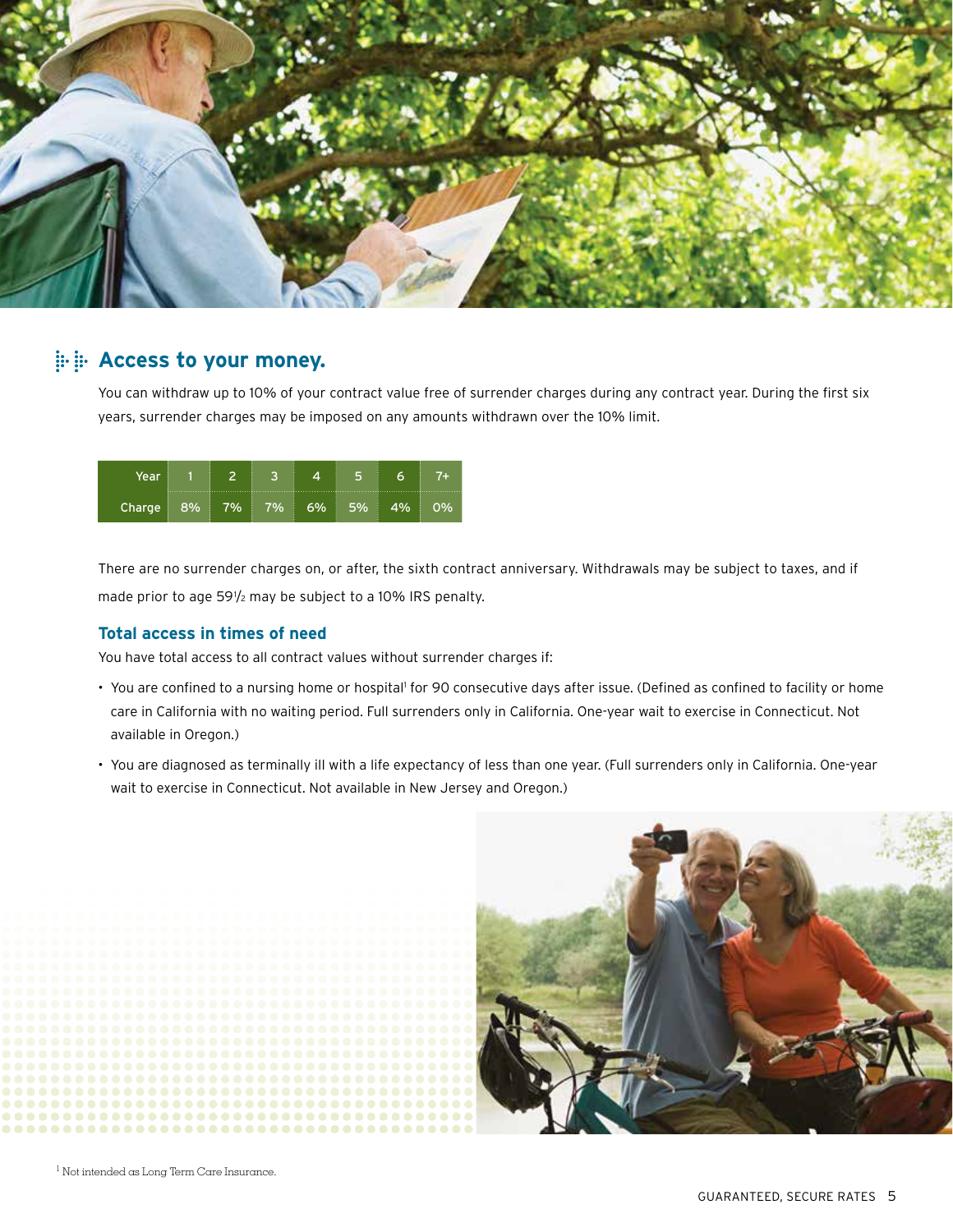

**Edward and Patricia, ages 62 and 60, are both planning to retire when Edward turns 67. They purchased the MEMBERS Focus Fixed Annuity with the 5-year guarantee rate period, which will end about the time they'll need retirement income. They like the protection and the income options their annuity gives them, along with the flexibility of waiting to make their final choice when they're closer to retirement.**

## **Protection before starting income.**

MEMBERS Focus Fixed Annuity provides for your family and loved ones. In the event of your death prior to starting annuity income, the entire value goes directly to your named beneficiary, with no surrender charges. Although the beneficiary's payment may be subject to taxation, annuity payments avoid the costs and delays of probate.

## **Guarantee your retirement income.**

When you're ready to begin receiving guaranteed' retirement income from your MEMBERS Focus Fixed Annuity, you have flexible annuitization options. Annuitization means turning your accumulated retirement savings directly into a stream of income payments. These payments can begin as soon as two years after issue (one year in Florida and 13 months in New York). You can choose from a wide range of payment options<sup>2</sup> to help meet your retirement goals.

## **Fixed Installment Income**

Offers you fixed guaranteed income payments for a selected number of years. Payments can be monthly, quarterly, semi-annually or annually.

## **Fixed Life Income**

Payments are fixed and guaranteed for your lifetime (single), or the lifetime of both you and another individual (joint). With joint life income, you can also choose to have survivor income remain level or reduced to match anticipated lower expenses.

## **Protect your beneficiaries after income begins.**

For any lifetime annuitization option you choose, your MEMBERS Focus Fixed Annuity also has options that can help add protection for your loved ones if you should die early.

## **Life with Cash Refund**

Payments are guaranteed for life. At death, if the total of all payments made is less than the contract value applied, the difference is paid in a lump sum to your beneficiary.

## **Life with Guarantee Period**

Payments last for life, and if you die before the end of the guarantee period, your beneficiary receives payments until the period ends.

<sup>&</sup>lt;sup>1</sup> All guarantees are based on the claims-paying ability of CMFG Life Insurance Company.

 $^2$  Certain payment options may not be available in all states or with all plan types.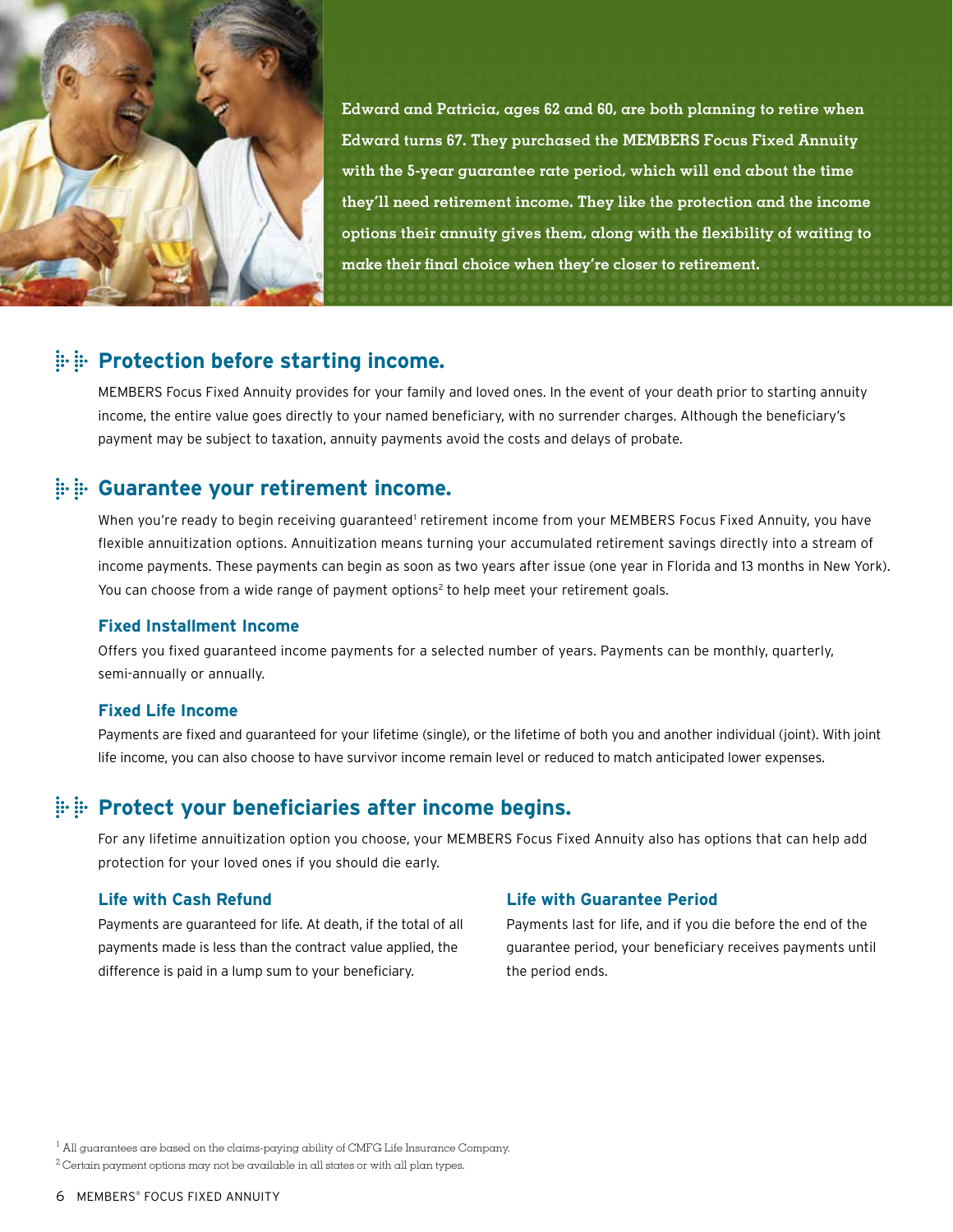# **EXECOMMONLY asked questions.**

## **How can I purchase the MEMBERS Focus Fixed Annuity?**

Your annuity can be established as a traditional IRA, Roth IRA, SEP IRA, beneficiary IRA, deferred compensation plan or through an investment of after-tax dollars (non-qualified). State variations may apply.

#### **What is the maximum issue age?**

The owner and annuitant may be up to age 90 (age 85 in New York and Oregon) on their last birthday at the time of purchase.

## **What is the minimum investment?**

The MEMBERS Focus Fixed Annuity requires a payment of \$25,000 to issue the contract.

## **Is there a maximum?**

The maximum initial purchase payment is \$999,999 without prior Company approval.

## **Can I add more money after issue?**

Yes. For a "window" of 120 days after issue, you may add up to two times your initial purchase payment, up to a maximum total payment of \$1,000,000.

## **Is there a rate lock for applications received without money?**

Yes. Often an annuity is purchased with funds to be transferred from another contract or financial institution. These applications received without money may benefit from the 60-day rate lock feature of the MEMBERS Focus Fixed Annuity. With the rate lock, if interest rates decrease during the 60 days after we receive your application, the higher rate in place when you applied stays in effect until your money arrives. On the other hand, should rates increase during the 60-day period, then the new, higher current rates will apply once money is received. All appropriate transfer paperwork must accompany the application to begin the rate lock.

#### **What is the minimum guaranteed interest rate?**

The contract's minimum guaranteed rate is determined by state law and will not be less than 1.0% or greater than 3.0%. Your representative can provide the current minimum guaranteed rate for your state.

## **Are there any annual contract fees?**

No. There are no contract, administrative or up-front fees on the MEMBERS Focus Fixed Annuity. Your payments go to work immediately.

**Ask your representative to show you how the MEMBERS Focus Fixed Annuity can help you pursue your goals through guaranteed, secure rates.**